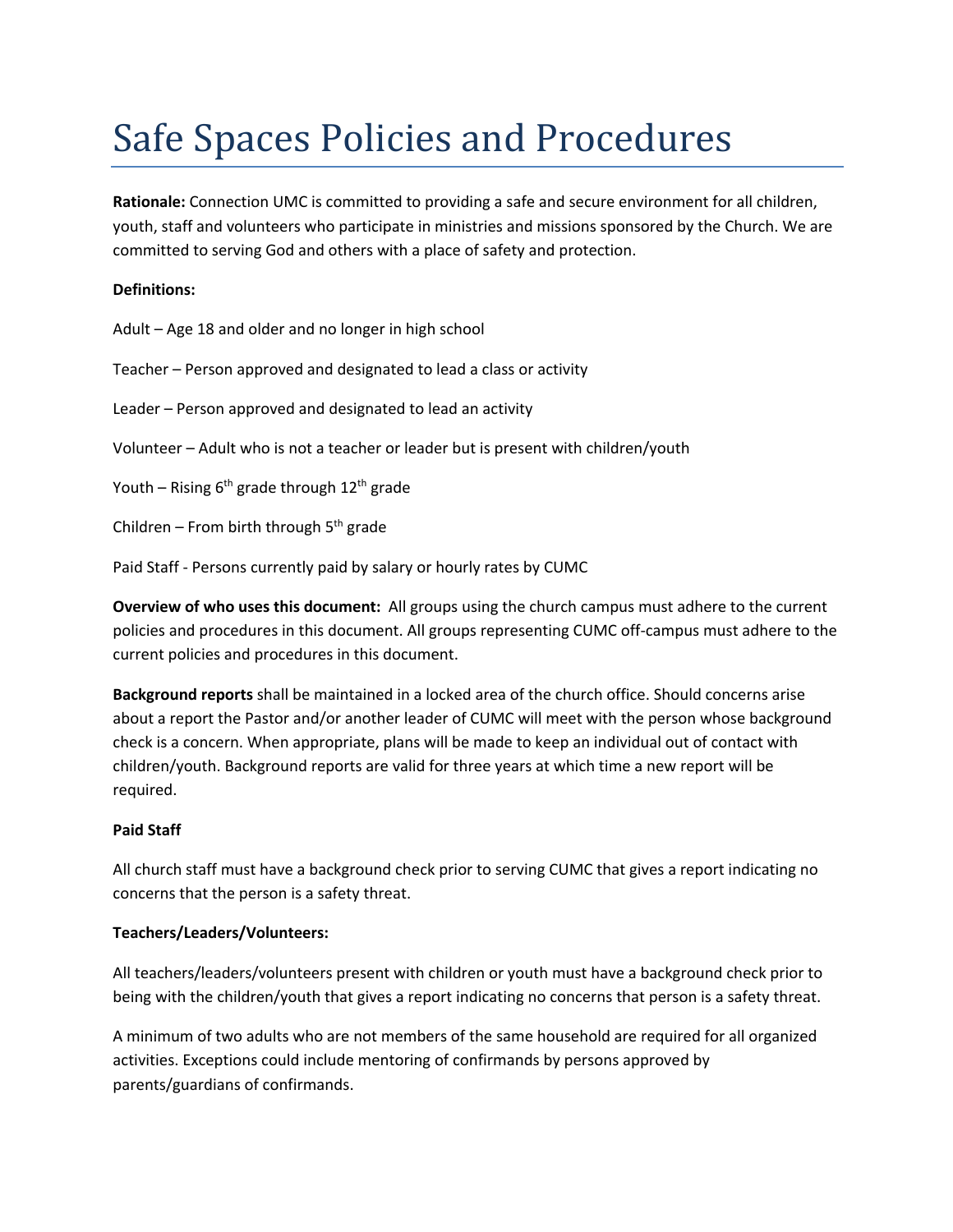Visibility into classrooms will be maintained.

Teachers/leaders/volunteers must be at least five years older than students.

Youth helpers to teachers/leaders/volunteers must be at least four years older than participants.

Children and youth shall be supervised by parent/guardian or designated adult when not in organized activities.

To be a teacher/leader/volunteer the individual shall have been active in the worship life of CUMC for at least six months.

Any teacher/leader/volunteer shall be familiar with this document which is updated every two years. Persons are encouraged to attend our Conference events that highlight best practices. All persons will be invited to training sessions for these policies and procedures at least every two years.

# **Safety**

Walking speed will be maintained inside the building.

First aid, CPR and AED training are recommended for each teacher/leader/volunteer.

First aid kits are located in the kitchen, nursery, foyer and office. The AED is located in the hallway beside the elevator on the Sanctuary level floor.

Medications are not to be left with children in the church. If need for medicine is anticipated prior arrangements must be made with parents and teacher/leader/volunteer in charge of activity during which medicine will be required and parent must be available to administer.

Each child and youth must have on file with the church office a current emergency medical form. Copies of forms must be taken on off-campus trips.

No smoking, no illegal drugs or paraphernalia, alcohol or weapons are allowed on church premises or on church related trips of children and/or youth.

#### **Transportation**

Permission slips for each trip must be signed and returned before a child or youth is allowed to participate in off-campus activity.

Drivers for church trips must be at least twenty-three years old, have a valid driver's license and proof of insurance and have had a satisfactory background report. Drivers of any vehicle owned, rented, or leased by CUMC must be listed on the church insurance policy.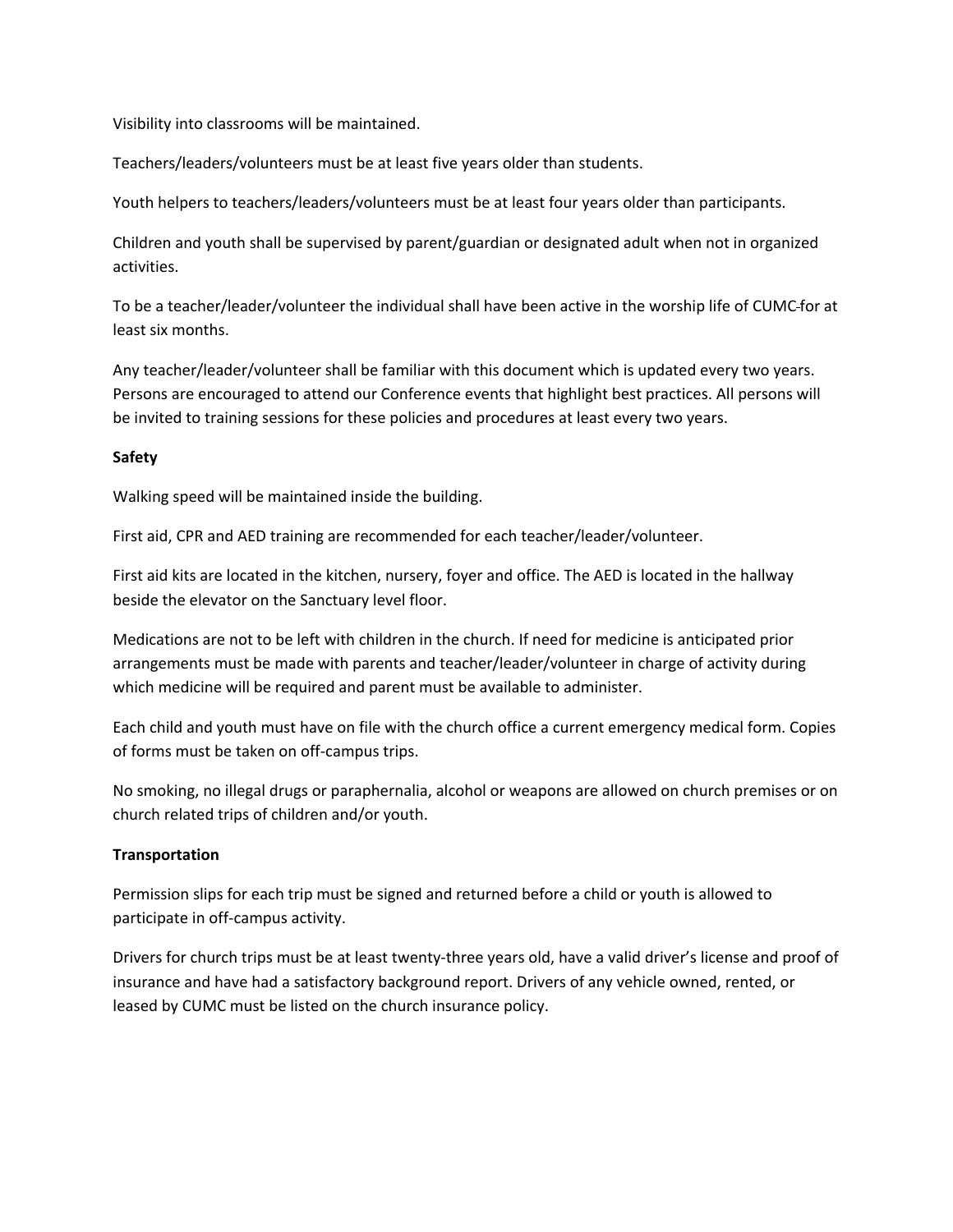# **Responsibilities of Parents/Guardians**

Parents of children/youth must take responsibility to ensure that at least two teachers/leaders/volunteers are present before leaving their child/youth on the church campus or in the church building.

Parents are to familiarize themselves with this document and when possible attend training meetings about these policies and procedures.

Children/youth are to be picked up at the designated ending time for each event by the person who dropped off the child/youth or by another previously designated adult.

Parent/guardian/designated adult must remain in the church building when leaving child(ren) in Nursery. A cell phone number for adult must be provided to nursery staff.

Nursery-age children's belongings must be labeled.

Nursery age is up to age five with exceptions made, when appropriate, ahead of time by the Spiritual Formation Chair and/or Pastor.

Children and youth must be free of fever, vomiting, diarrhea and/or signs of other contagious diseases for at least twenty-four hours before participating in church events including the Nursery.

# **Nursery Workers**

Nursery workers and volunteers must be age eighteen or older. Youth helpers must be approved to be in the Nursery prior to being in the Nursery by the Spiritual Formation Chair and Pastor.

Two non-cohabitating adults are required in the Nursery at all times. If a ratio of infant/adult exceeds 4:1 then another adult needs to be present in the Nursery. A ratio of 6:1 for children ages two and above in the Nursery when exceeded will necessitate adding an additional adult.

At least one phone must be available in the Nursery.

#### **Incident Reporting Procedures**

Any accident or injury on the church campus or during church-sponsored events shall be documented in writing and provided to the Pastor, Church Office, and the Trustee Chair as soon as possible after the event.

First aid kits are available in the kitchen, the church van, and the Nursery.

The AED is located on the Sanctuary level next to the elevator.

Children and youth workers are encouraged to be familiar with signs of abuse and reporting procedures. *Everyone in Tennessee is a mandated reporter under state law, per Department of Children's Services at www.tn.gov.*